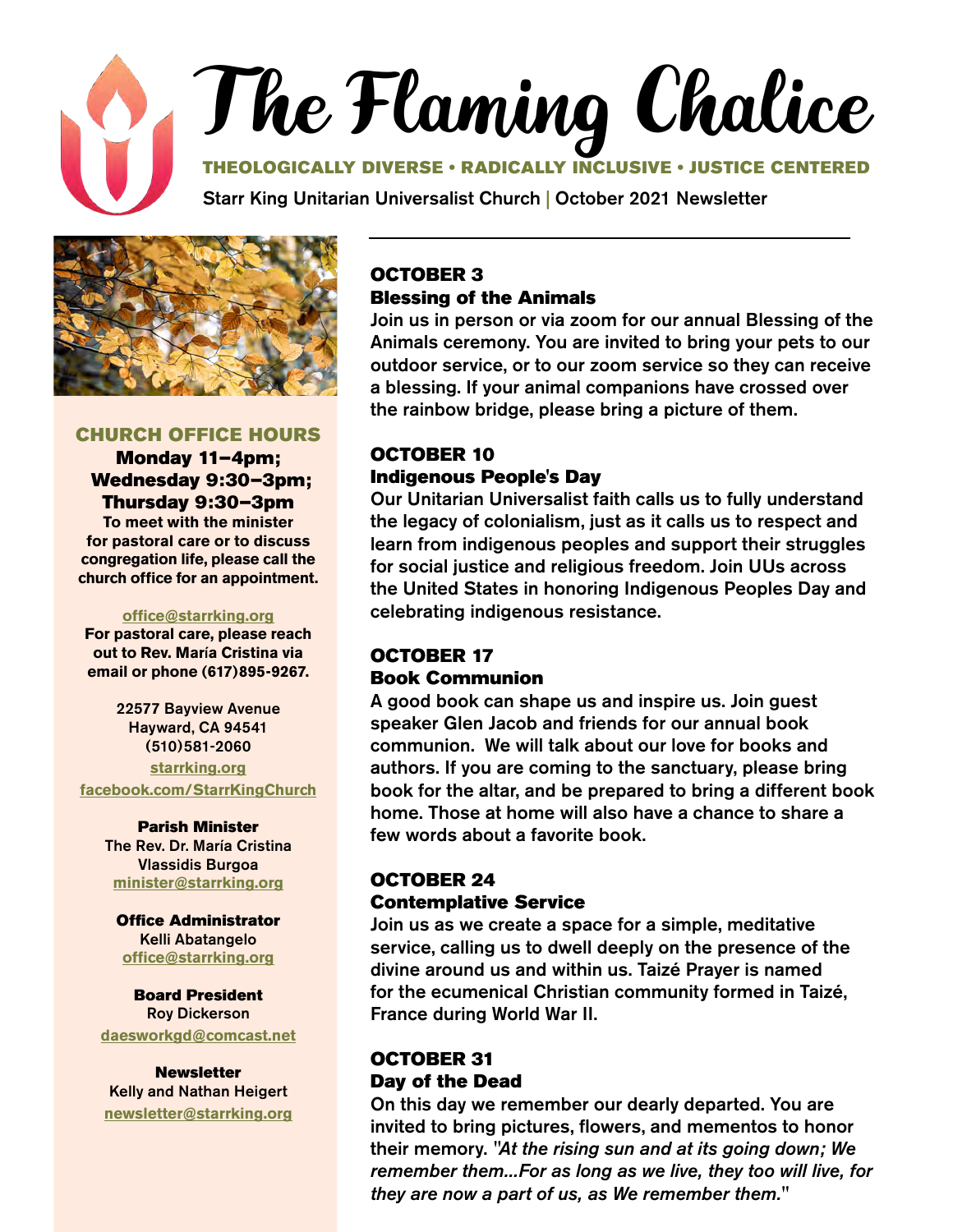WHAT'S INSIDE

- 3 **Making Room**
- 5 **Testimony by Karin Lin**
- 7 **Peace and Justice Action Team**
- 9 **Ongoing Activities and Birthdays**
- 8 **SoUUlful Family Ministry**

# September Highlights









Starr King currently has 183 followers on Instagram! We share our photos with UU churches, members, and new friends all around the world. A new way of living our 6th principle: building a world community of peace, liberty, and justice." <https://www.instagram.com/starrkinguuc>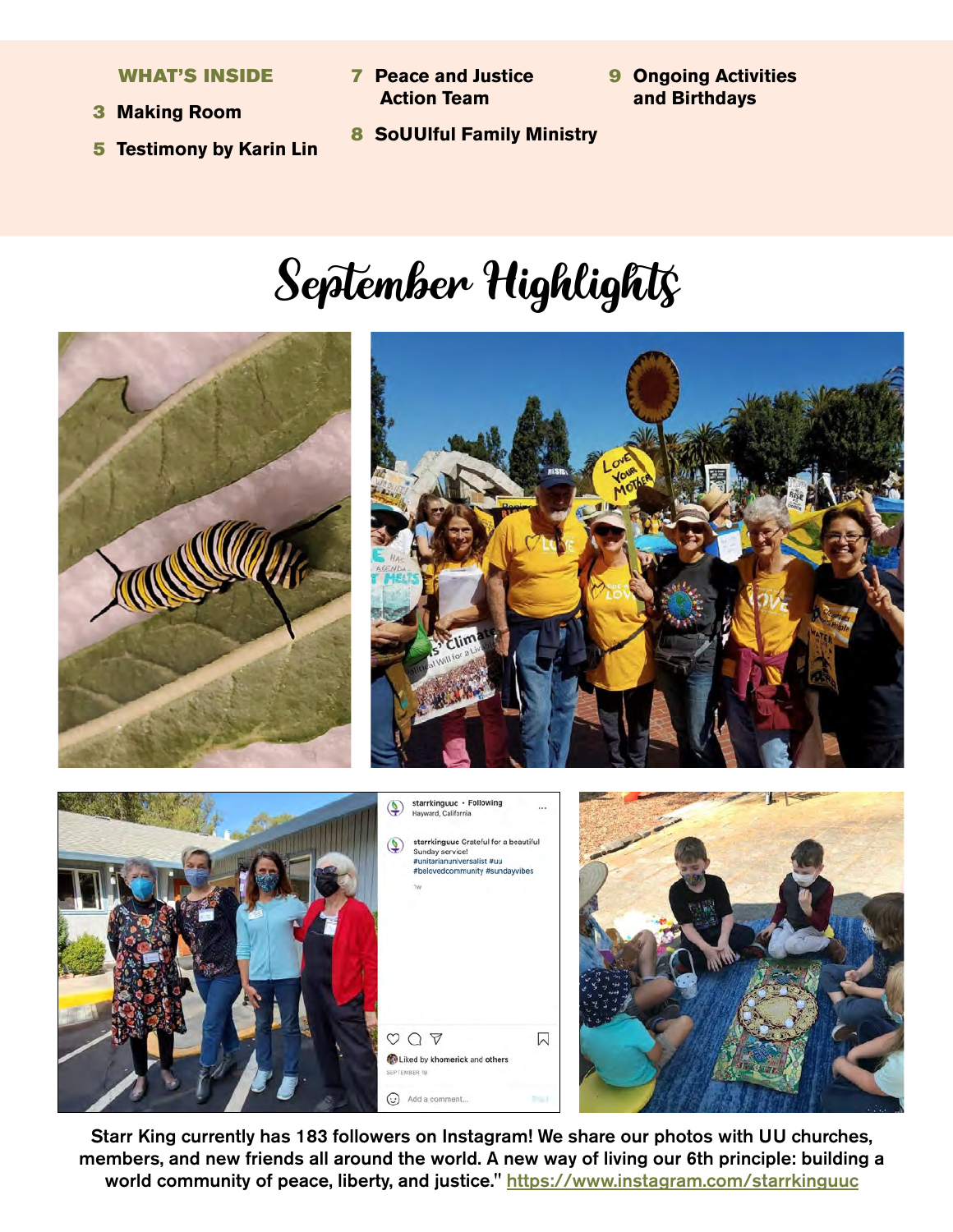## Making Room

## **by Beth Ogilvie**

I've been thinking lately about many things: about cultural differences, about hospitality, about connecting across difference. About how to do it, and why. And I've noticed that the path I take as I navigate these things, and the places along the path, are starting to look familiar.

When I'm around people who come from a culture different from my own white European cultural roots, I often notice behaviors that are different from what I'm used to. Some of them make me uncomfortable! Have you ever had an interaction with someone who had a different idea of how close to get during a faceto-face conversation, or what kind of eye contact was appropriate?…How did you feel?

And that's the first stage in the journey: noticing how I feel. Noticing that I'm feeling uncomfortable, or annoyed, or perhaps even hurt by what someone else is doing. Shifting into awareness. Being mindful.



When I notice I'm feeling uncomfortable, irritated or judgmental, I move into curiosity. I start to wonder: Why am I feeling this? What's behind this? Is there a cultural practice, belief, or expectation that is influencing me?

Culture is like an iceberg, with obvious elements above the waterline like language, food, dress, literature and music. Below the waterline are attitudes and beliefs: about leadership, or child-rearing, or courtship, or death, or friendship, or modesty. These "below the waterline" cultural traits can be so ingrained in us we don't even know they're there.

So a big part of this process is learning to see the invisible and to realize that perhaps my way isn't *the one right way.* This is cultural humility.

And...Sometimes I really like my way! It's comfortable and comforting. If different ways are equally valid, why should I give up mine? Have you ever felt that?

When I'm in this state of what I call *stubborn understanding,* I have a choice. I can choose not to move, to stay where I am. That is a valid option. Or I can choose to make room for someone else's way of being.

One way to do that is to compromise; to meet in the middle.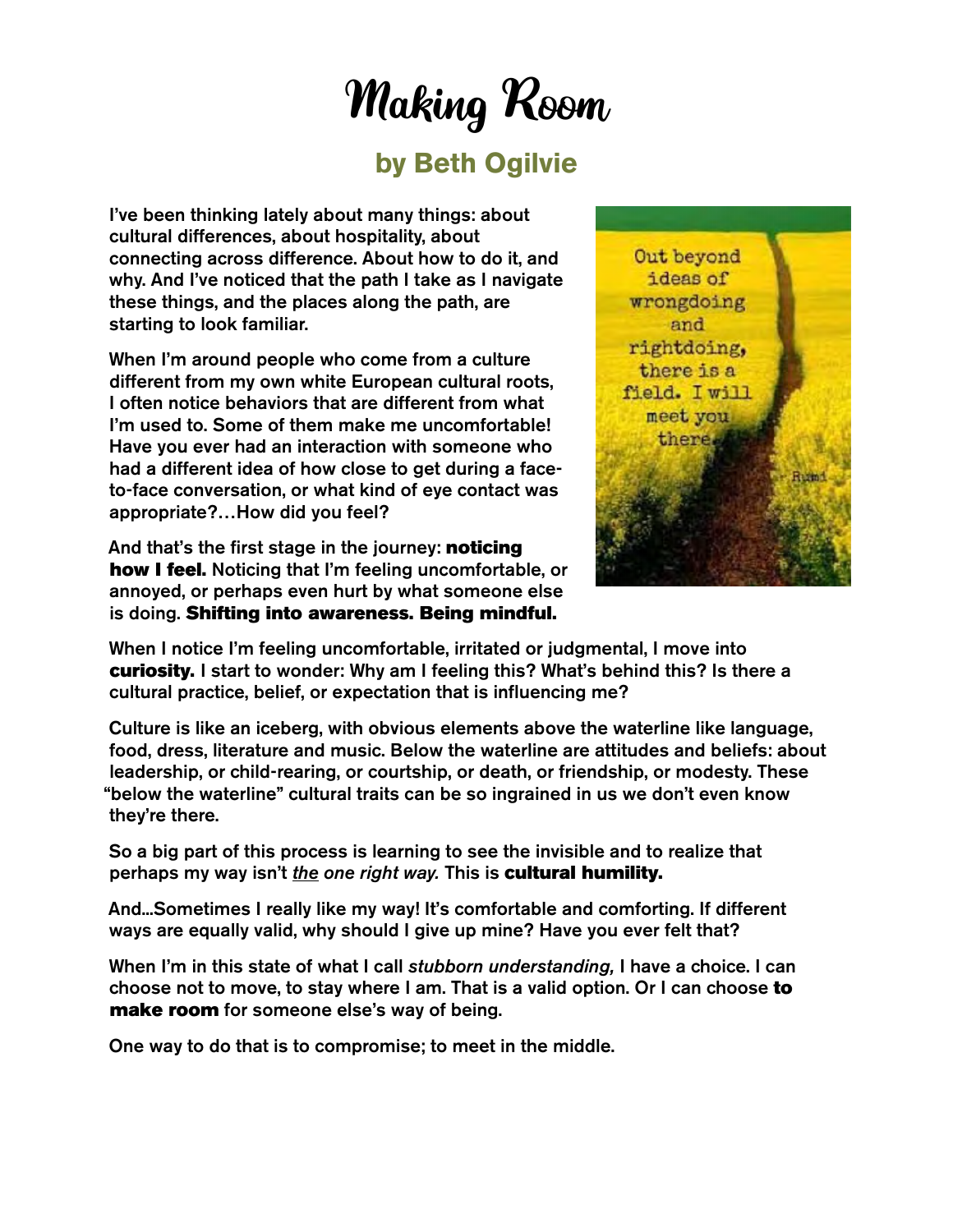Making Room

## **by Beth Ogilvie (cont.)**

Another option, I've found, is to shift into generosity and meet the other person with humility and appreciation. To realize their presence is a blessing. To receive this blessing. When they're not guarded by the need to conform to my standards, we have the opportunity to meet in a place of openness and acceptance, as two human beings, two beautiful human beings who have found each other.

I like to imagine a metaphorical empty bowl between us, where there is room for us to meet, to learn about each other, and to create something new and wonderful together. If my wants and needs are filling the space between us, there isn't room for much else to happen.

Sometimes what gets in the way isn't comfort, but my need to make plans and manage things.

A few years ago, at the end of Beloved Conversations we gathered for a meal. *I* wanted to get organized for the future: decide what to do, create a new organization, identify participants, list action items. Rev. María Cristina wanted to go around the circle and say what we were grateful for about BC.

Now I will tell you: I was *really attached* to my plans. But when I shifted into generosity and cultural humility, instead of a business meeting, we connected on a deep heart level. It was a spiritual experience.

This is the journey for me in a nutshell:

- 1. Awareness and curiosity. Noticing how I feel and why.
- 2. Practicing cultural humility. Recognizing when my wants and needs are getting in the way.
- 3. Shifting into generosity. Meeting others with appreciation and seeing them as a blessing.
- 4. Opening to a deep human connection in a sacred space.

I never know exactly how it will turn out, but I love the adventure of it, and more and more now it brings me to that place of deep connection. And this, more than anything, is what makes life worth living for me.

*–Beth Ogilvie*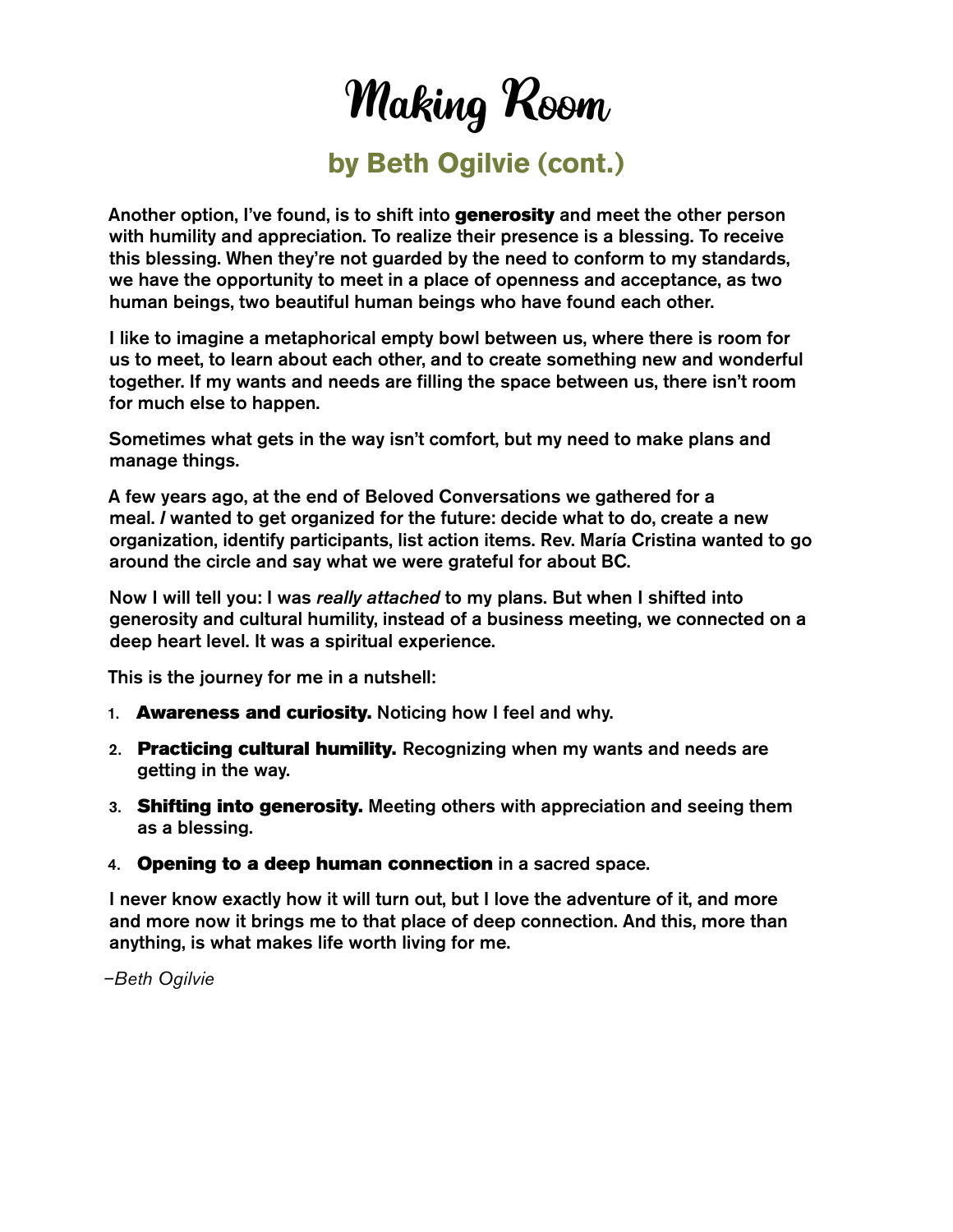# Testimony by Karin Lin

## **First Parish Cambridge Congregant and Church Leader**

"Today I want to talk about how I, a lifelong atheist, found God.

Growing up in the Bible Belt, I developed a lot of animosity toward religion. In high school, I organized a successful campaign to remove the prayer from my public school's graduation ceremony. In college I wasted countless hours debating strangers online about the existence of God, and in graduate school I was a founding member of SANE (Students for a Non Religious Ethos).

But it was a tough way to live. Always cringing whenever I heard the word "God," always mistrusting anyone who professed a belief in God.



After 9/11, my husband and I joined a Unitarian Universalist congregation because we were looking for community, nothing more. But as the years passed, I realized that my animosity toward religion had been grounded in fear. Fear of being different. Fear of being misunderstood. Fear of being told I was a bad person. Once I had a safe place to be an atheist, I was able to develop my own understanding of what is meant by the divine, the sacred, and the holy.

Just as my ability to speak Spanish and Chinese has opened many doors for me, so too has my ability to speak and understand the language of reverence widened my horizons. I have a more peaceful relationship with my in-laws, and I'm not scared of my boss at work. The energy that I used to spend fighting religion is now spent fighting oppression and injustice. I'm able to provide spiritual care to immigrants in detention, which has been one of the most heartbreaking and eye-opening experiences of my life. If God is love and love is God, then I have found God many times over.

I still consider myself an atheist, but more often I identify as a Unitarian Universalist -- because my commitment to right relationship, crossing borders, breaking down walls, and building bridges is a far more relevant description of my faith.

The magic of a place like First Parish in Cambridge is that transformations like this happen all the time. When we have a safe place in which we can occupy the multiplicity of our identities, we can widen our circles to reflect the oneness of humanity that we know we all share.

This is the power of love. This is the power of Unitarian Universalism, and this is the power of First Parish in Cambridge."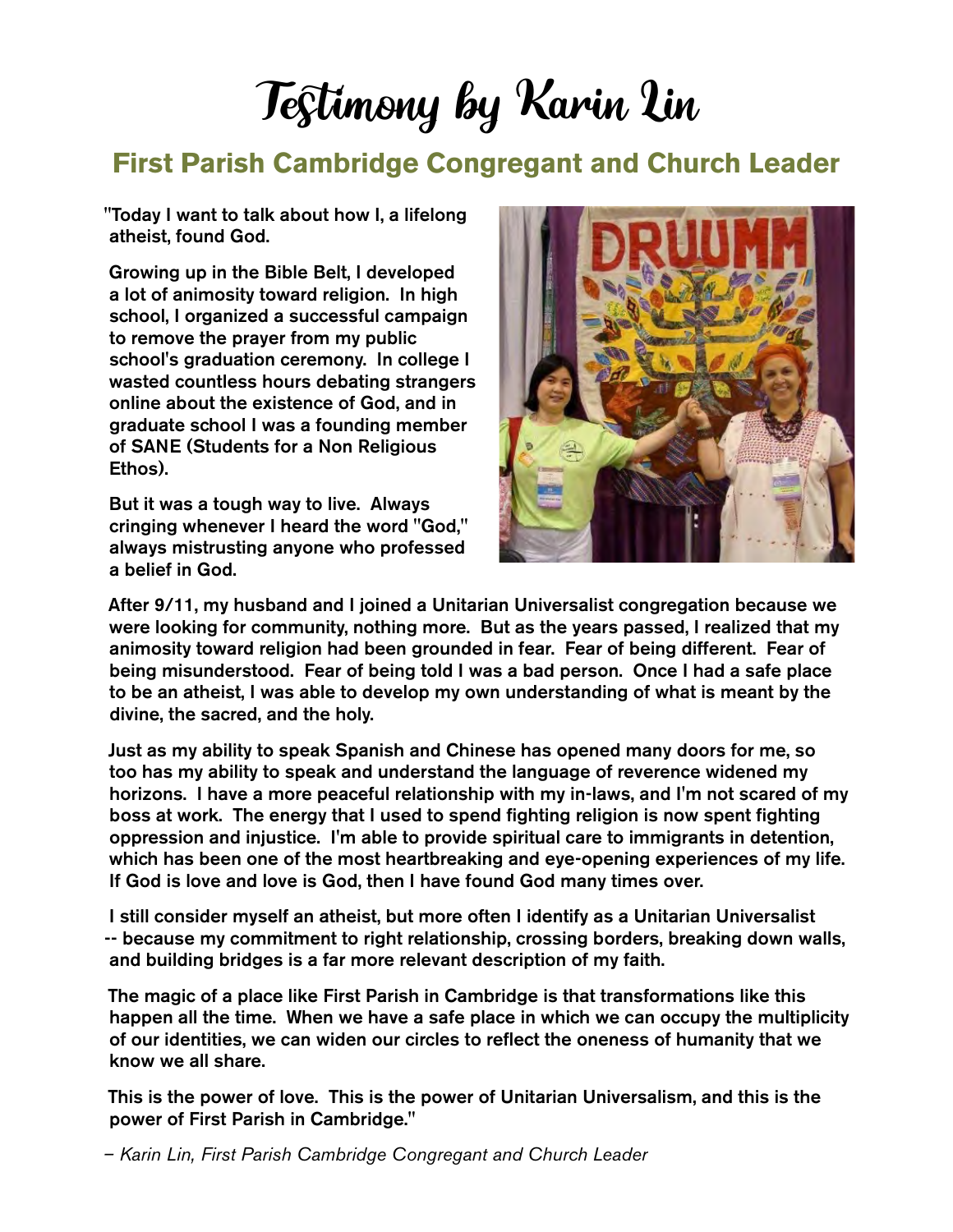Peace and Justice Action Team

## **Meeting Agenda: 9/12/21**

- I. Welcome All!
- II. Our changing leadership
- III. Team Structure Discussion For Consideration:
- a. Climate Justice
- b. Indigenous Solidarity
- c. Community Partnerships
- IV. Communications Internal and beyond PJAT
- V. Meeting Format and Time
- VI. ACTION AREAS
- a. Updates
- b. Discussion
- c. Anti-racism Aspect
- d. ACTIONS Recommended: i) PJAT; ii) congregation; iii) beyond our walls
- VII. Reflections and closing

*Full minutes from the latest PJAT meeting can be found here: [https://docs.google.com/](https://docs.google.com/document/d/12SyU2dQnJ8ZyGhy88hgYfmcpqr7GOy59RWpFF0mnMK0/edit) [document/d/12SyU2dQnJ8ZyGhy88hgYfmcpqr7GOy59RWpFF0mnMK0/edit](https://docs.google.com/document/d/12SyU2dQnJ8ZyGhy88hgYfmcpqr7GOy59RWpFF0mnMK0/edit)*



View of sanctuary during worship rehearsal, Saturday, Sept 18. The projector wouldn't come on, so Rene G Castle had to go up and take a look. Amy Pete, worship associate, is at the podium.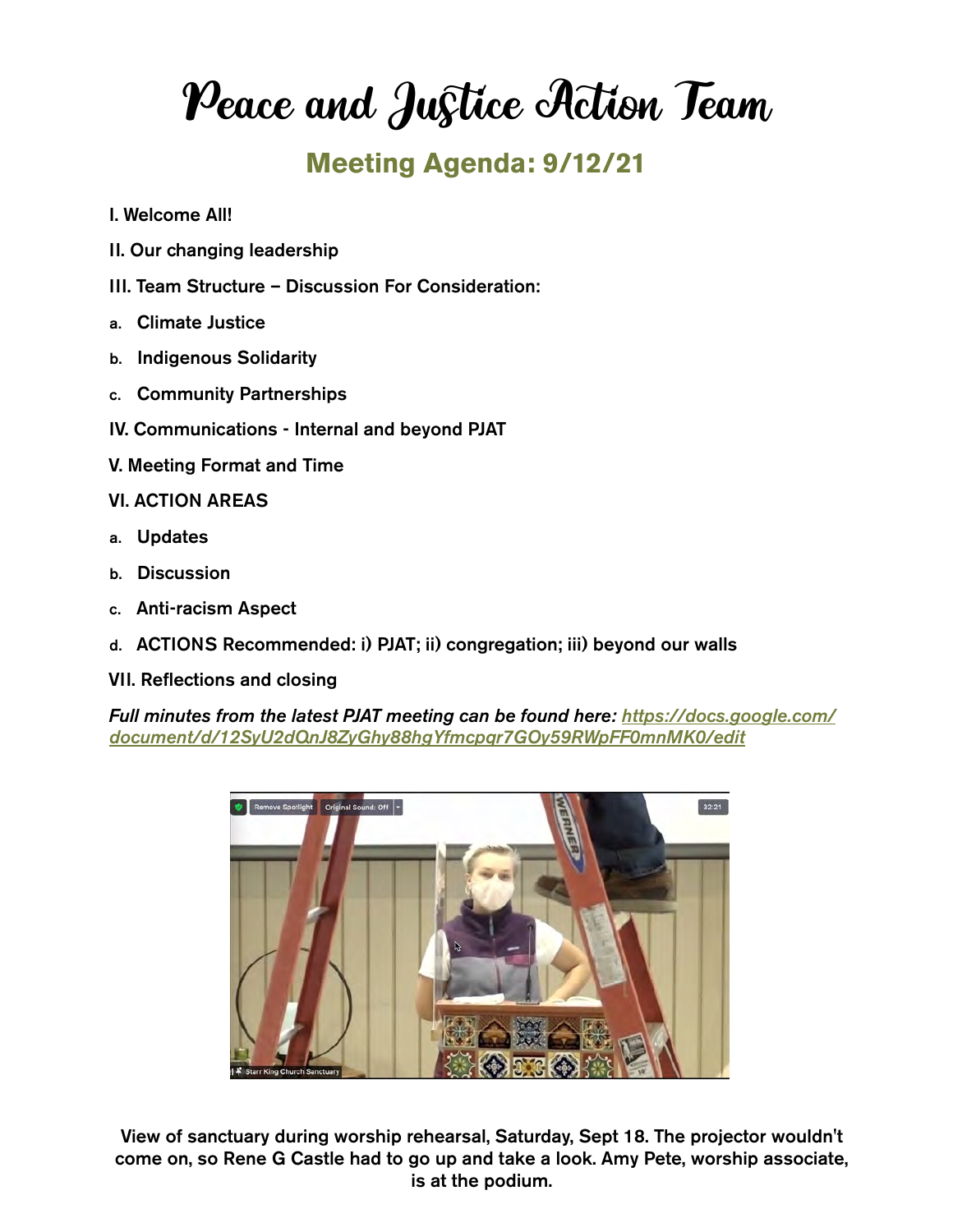# SoUUlful Family Ministry

## **September Highlights**

#### SoUUlful Family Ministry

We continue to provide both virtual and in person services. The weekly Family Project bags continue to be delivered to the participating families. I am pleased to be now including visiting grandchildren and have been expanding our virtual out reach to extended family member's children.

### Happy Heart Circle Time

The children begun Sept with growing hope. Bob Britton's service inspired us to grow and nourish hope. We planted a plant and nourished it with soil, water and sun. We named it Baby Hope and each week we invite it to our circle for a "hug."

For our Water Ceremony, the children created their own water alter, discussing how water is important to us. We drink it, wash dishes, swim and bath in water. Plus water makes things pretty. Bubble play and our water table were the main attractions for that Sunday!

For Yom Kippur, Monkey and Dog helped us to learn to say sorry to others and to discover that our heart feels better when we say, "sorry". We all at times, have regretted doing something, like how Dog took Monkey's color crayon. To be honest, and love ourselves is the best way to resolve a regret.

Compassion and Courage is all about asking ourselves, "What would you do?" The children explored different scenarios, i.e. if a puppy was thirsty... if a friend was sad....

Courage is believing in yourself to be kind and compassionate.



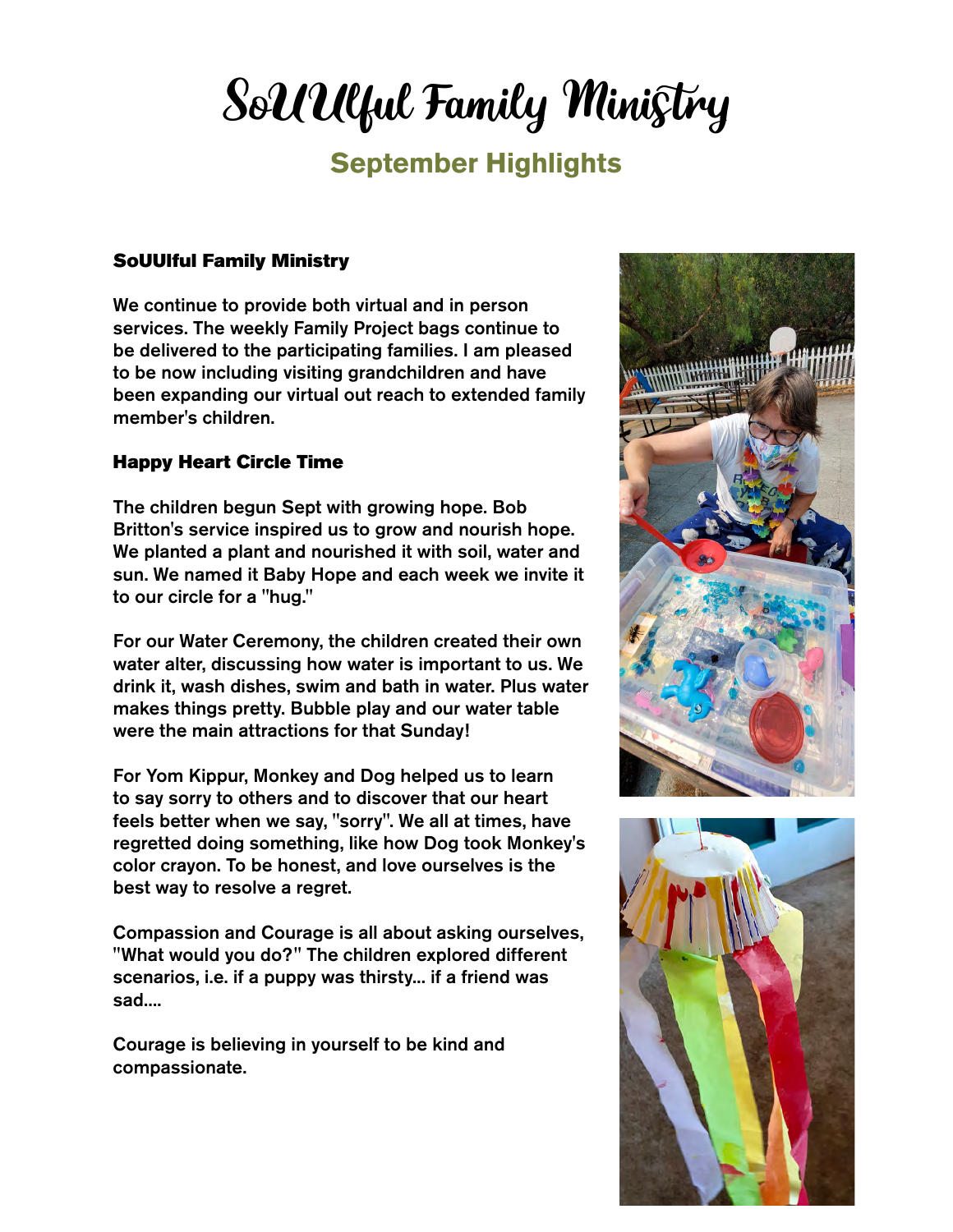# SoUUlful Family Ministry

## **September Highlights**

This month's last virtual circle was all about celebrating the beginnings of our Starr King's "Very hungry Caterpillars." The children are following Rev. Maria Cristina's Monarch Butterfly adventures. We are watching closely. Her photographs are wonderful.

### SoUUl Family Projects

Each week, the families received a project, either a game or art. This month we made games for the family to play, a shuffle board, a ball toss and catching some silliness. The children also created a jelly fish and a twisty sssssssnake.

### **Gratitude**

Thank you Lavon for delivering our weekly family project bags

Thank you to our classroom volunteers:

- Lea Casini
- Nathan Heigert
- Laurie Mathews
- Donnie Rett
- Roy Dickerson

We could not do what we do for our children without your help. So much gratitude for all your love and time!!!

*–Lorene Miller, SoUUlful Family Ministry Coordinator*